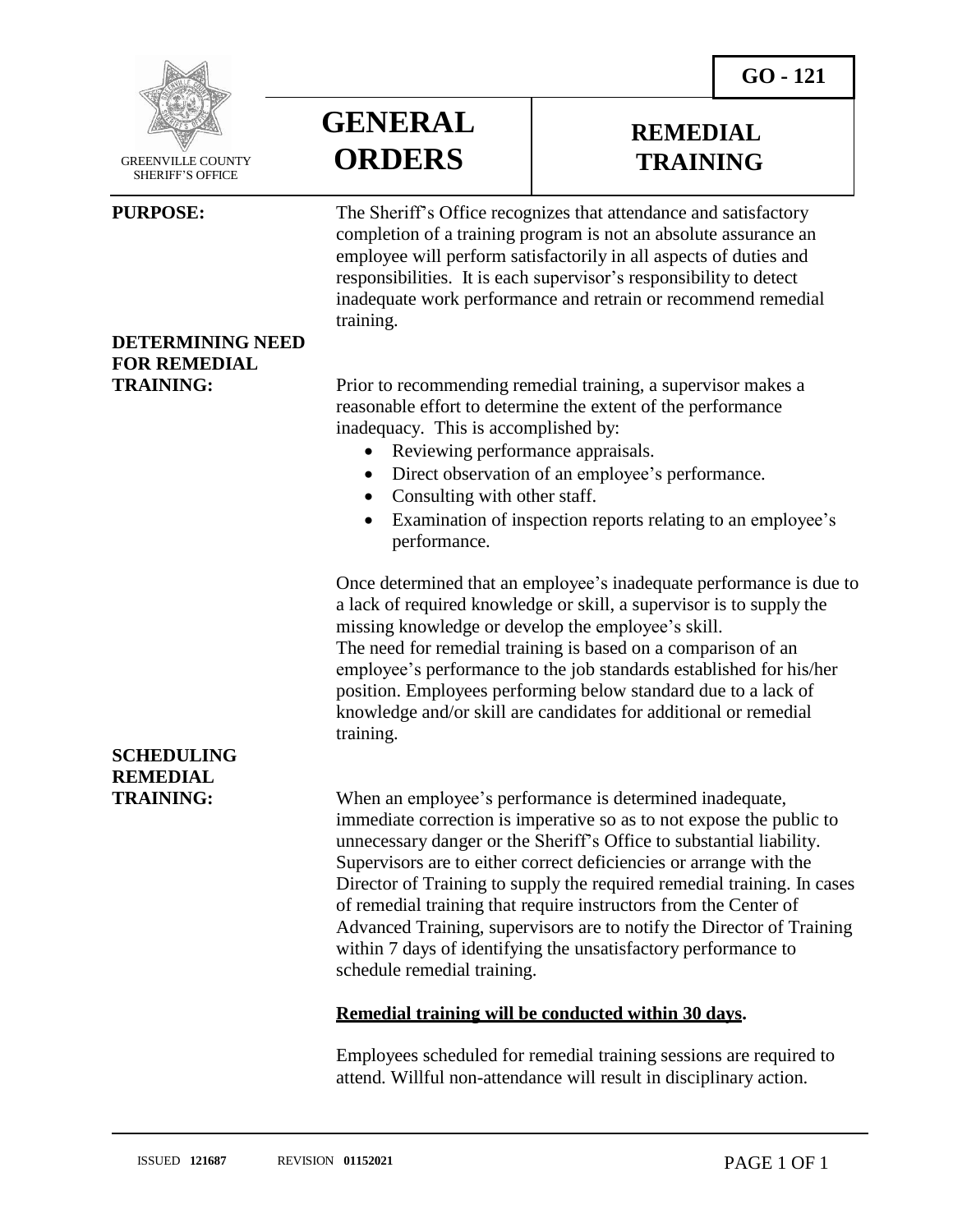# **REMEDIAL TRAINING**

**ALTERNATIVES:** Remedial training is not the only means available for coping with a employees inadequate performance. Transfer, demotion, and termination are alternatives to remedial training. Circumstances surrounding inadequate performance dictate whether remedial training or an alternative will resolve a performance issue.

Hobart Lewis, Sheriff